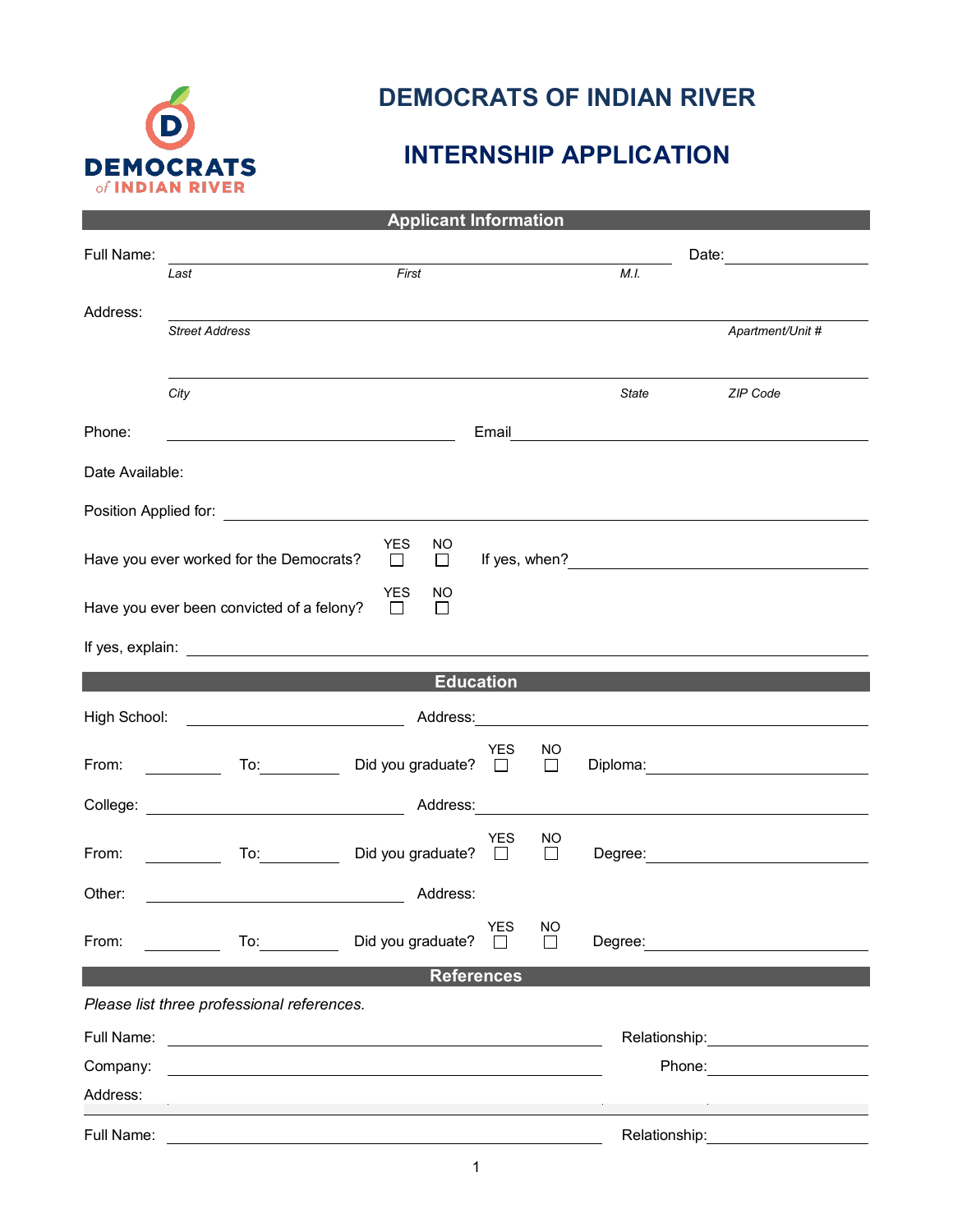| Company:   | <u> 1980 - Johann Barn, fransk politik (f. 1980)</u>                                                                                                                                                                                           |                                                                                                                                                                                                                                      |                           |                                                                                                                        |
|------------|------------------------------------------------------------------------------------------------------------------------------------------------------------------------------------------------------------------------------------------------|--------------------------------------------------------------------------------------------------------------------------------------------------------------------------------------------------------------------------------------|---------------------------|------------------------------------------------------------------------------------------------------------------------|
| Address:   |                                                                                                                                                                                                                                                |                                                                                                                                                                                                                                      |                           |                                                                                                                        |
|            |                                                                                                                                                                                                                                                |                                                                                                                                                                                                                                      |                           | Relationship: 2000                                                                                                     |
| Company:   | <u> 1989 - Johann Stoff, amerikansk politiker (d. 1989)</u>                                                                                                                                                                                    |                                                                                                                                                                                                                                      |                           |                                                                                                                        |
| Address:   |                                                                                                                                                                                                                                                |                                                                                                                                                                                                                                      |                           |                                                                                                                        |
|            | <b>Previous Employment</b>                                                                                                                                                                                                                     |                                                                                                                                                                                                                                      |                           |                                                                                                                        |
| Company:   |                                                                                                                                                                                                                                                |                                                                                                                                                                                                                                      |                           | Phone: _______________________                                                                                         |
| Address:   | <u> 1989 - Johann Barn, amerikan besteman besteman besteman besteman besteman besteman besteman besteman besteman</u><br><u> 1980 - Johann Barn, mars ann an t-Amhain Aonaich an t-Aonaich an t-Aonaich an t-Aonaich an t-Aonaich an t-Aon</u> |                                                                                                                                                                                                                                      | Supervisor: 2000          |                                                                                                                        |
|            |                                                                                                                                                                                                                                                |                                                                                                                                                                                                                                      |                           |                                                                                                                        |
| Job Title: |                                                                                                                                                                                                                                                |                                                                                                                                                                                                                                      |                           |                                                                                                                        |
|            |                                                                                                                                                                                                                                                |                                                                                                                                                                                                                                      |                           |                                                                                                                        |
| From:      | To:____________________                                                                                                                                                                                                                        |                                                                                                                                                                                                                                      |                           | Reason for Leaving: Network of the Reason for Leaving:                                                                 |
|            |                                                                                                                                                                                                                                                | <b>YES</b>                                                                                                                                                                                                                           | NO                        |                                                                                                                        |
|            | May we contact your previous supervisor for a reference?                                                                                                                                                                                       | $\perp$                                                                                                                                                                                                                              | $\mathsf{L}$              |                                                                                                                        |
|            |                                                                                                                                                                                                                                                |                                                                                                                                                                                                                                      |                           |                                                                                                                        |
| Company:   | <u> 1980 - Jan Samuel Barbara, margaret eta idazlearia (h. 1980).</u>                                                                                                                                                                          |                                                                                                                                                                                                                                      |                           |                                                                                                                        |
| Address:   | <u> 1980 - Johann Barn, fransk politik (f. 1980)</u>                                                                                                                                                                                           |                                                                                                                                                                                                                                      |                           | Supervisor: 2000                                                                                                       |
| Job Title: |                                                                                                                                                                                                                                                |                                                                                                                                                                                                                                      |                           |                                                                                                                        |
|            |                                                                                                                                                                                                                                                |                                                                                                                                                                                                                                      |                           |                                                                                                                        |
|            |                                                                                                                                                                                                                                                |                                                                                                                                                                                                                                      |                           |                                                                                                                        |
| From:      |                                                                                                                                                                                                                                                | Reason for Leaving: <u>contained and the set of the set of the set of the set of the set of the set of the set of the set of the set of the set of the set of the set of the set of the set of the set of the set of the set of </u> |                           |                                                                                                                        |
|            |                                                                                                                                                                                                                                                | <b>YES</b>                                                                                                                                                                                                                           | NO                        |                                                                                                                        |
|            | May we contact your previous supervisor for a reference?                                                                                                                                                                                       |                                                                                                                                                                                                                                      |                           |                                                                                                                        |
|            |                                                                                                                                                                                                                                                |                                                                                                                                                                                                                                      |                           |                                                                                                                        |
| Company:   | <u> 1989 - Johann Harry Harry Harry Harry Harry Harry Harry Harry Harry Harry Harry Harry Harry Harry Harry Harry</u>                                                                                                                          |                                                                                                                                                                                                                                      |                           |                                                                                                                        |
| Address:   | <u> 1989 - Johann Stoff, amerikansk politiker (* 1908)</u>                                                                                                                                                                                     |                                                                                                                                                                                                                                      |                           | Supervisor: <b>Supervisor:</b>                                                                                         |
| Job Title: | <u> 1980 - Andrea Stadt Britain, fransk politik (d. 1980)</u>                                                                                                                                                                                  |                                                                                                                                                                                                                                      |                           |                                                                                                                        |
|            |                                                                                                                                                                                                                                                |                                                                                                                                                                                                                                      |                           |                                                                                                                        |
|            | Responsibilities: Les and the contract of the contract of the contract of the contract of the contract of the contract of the contract of the contract of the contract of the contract of the contract of the contract of the                  |                                                                                                                                                                                                                                      |                           |                                                                                                                        |
| From:      | $\overline{\phantom{a}}$ . The contract of $\overline{\phantom{a}}$                                                                                                                                                                            |                                                                                                                                                                                                                                      |                           | Reason for Leaving: <u>contained a series of the series of the series of the series of the series of the series of</u> |
|            | May we contact your previous supervisor for a reference?                                                                                                                                                                                       | <b>YES</b><br>$\perp$                                                                                                                                                                                                                | <b>NO</b><br>$\mathbf{I}$ |                                                                                                                        |
|            |                                                                                                                                                                                                                                                |                                                                                                                                                                                                                                      |                           |                                                                                                                        |